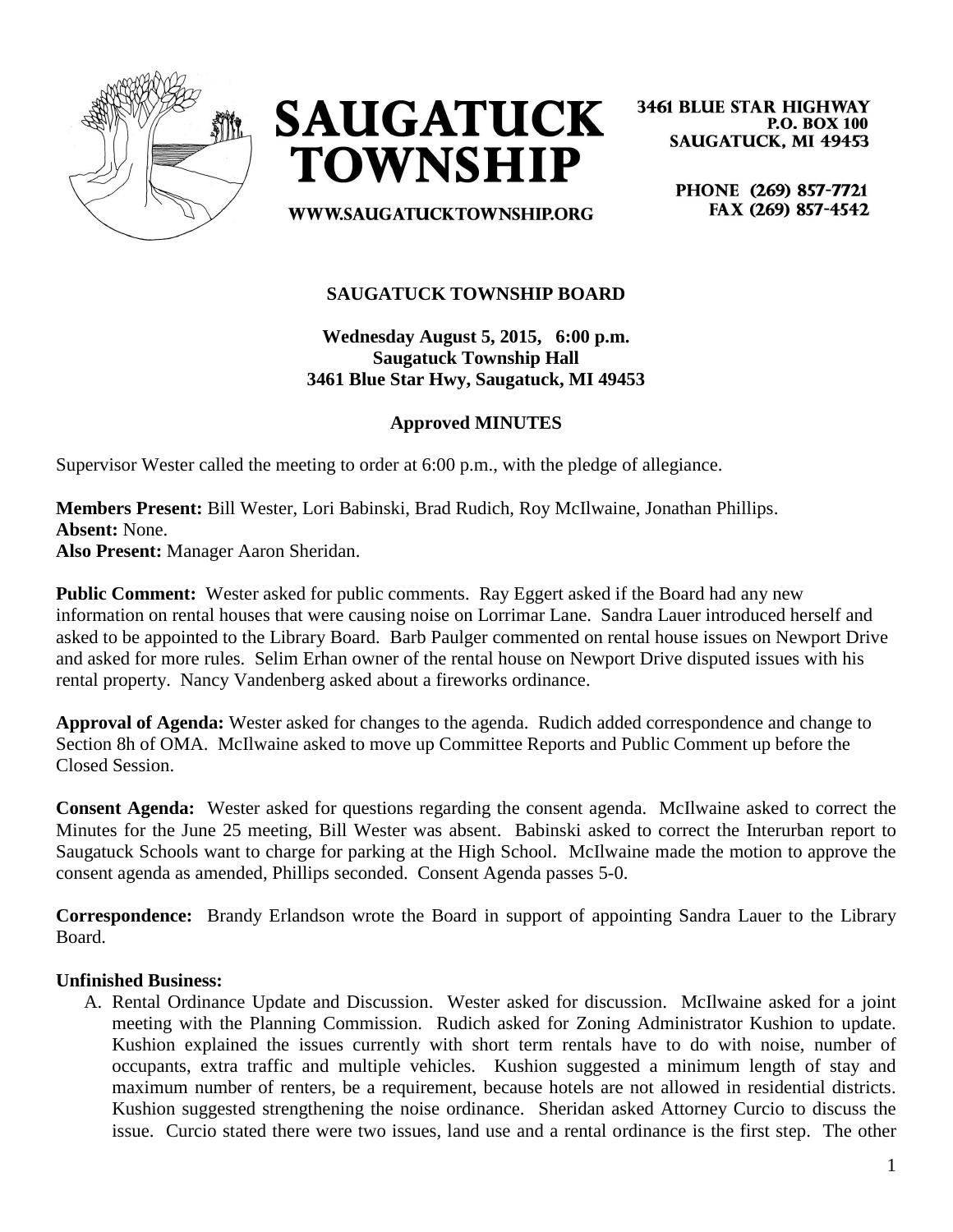



**3461 BLUE STAR HIGHWAY P.O. BOX 100 SAUGATUCK, MI 49453** 

**WWW.SAUGATUCKTOWNSHIP.ORG** 

PHONE (269) 857-7721 FAX (269) 857-4542

issue is public nuisance issues. Curcio stated the noise ordinance should be addressed and tightened. Curcio asked neighbors to call the police if there were issues. Wester asked for suggestions on a joint meeting date. Board agreed to joint meeting with PC on September 9 at 6 p.m.

### **New Business:**

- A. AMR Service Contract. Wester stated that Township has agreed to a new contract with AMR without subsidy, starting August 1st. Wester asked Rudich if any action needed to be taken. Rudich stated there was no action, just the announcement that the contract was signed.
- B. Blue Star Non-Motorized Trail. Jeanne Van Zoeren gave a presentation on the Blue Star Trail. Van Zoeren gave updates on costs, easements and funding requirements for sections of the Trailway. The exit ramp off of East bound I-196 will be changed to make way for a bike lane.
- C. Address Changes. Wester asked Sheridan for an update. Sheridan stated there were several addresses in the Township that need to be corrected with Allegan County Health Department. Wester made the motion to update the addresses with the County, Rudich seconded. Motion passes 5-0.
- D. Roadside Mowing. Sheridan would like the Township to send a RFP for mowing, instead of asking the County to bid out the job. Wester made the motion to independently bid the roadside mowing, McIlwaine seconded. Discussion on following up on mowing before payment is made. Motion passes 5-0.
- E. Library Board Appointment. Rudich announced that the Township representative to the Library Board would be chosen at the September meeting. Sheridan asked if publication was necessary, board agreed to publish for the position.
- F. Township Board Meeting Time. Discussion on regular meeting time change to 5:00 p.m. Wester asked the audience for comment on time. Phillips made the motion to leave the meeting time at 6:00, second by Wester. Motion passes 5-0.

**Public Comment:** Sandra Lauer gave the Board her background. Mark Mikolitis of Lakeshore Lodging spoke and gave suggestions to enforce short term rentals and offered to help on future the Rental Ordinance. Garret Sturrus commented on the noise ordinance, and asked for revisions. Leslie Pollack of the Kalamazoo Homeowners Association commented on urgency to control short term rentals. Barb Paulger commented that she had proof of the nuisances from the nearby rental. Selim Erhan of Newport Drive commented that he did not like a limit on minimum stays. Kathy Plapp of Newport Drive commented on Newport rental and asked the board to look at other communities Ordinances.

## **Committee Reports:**

- A. Planning Commission. Rudich reported that the PC talked about short term rentals, and the Tri-Community Plan. Steve Kushion gave an update on the Fleming sign.
- B. Road Commission. Phillips commented on Wiley Road fix and boundary repair on  $60<sup>th</sup>$  Street with Manlius Township.
- C. Interurban. Babinski reported the Director is looking at new dispatching software.
- D. Fire Board. McIlwaine stated there will be no priority 3 calls at Grace of Douglas.
- E. Harbor Authority. No report.
- F. Open Board Report. No Report.